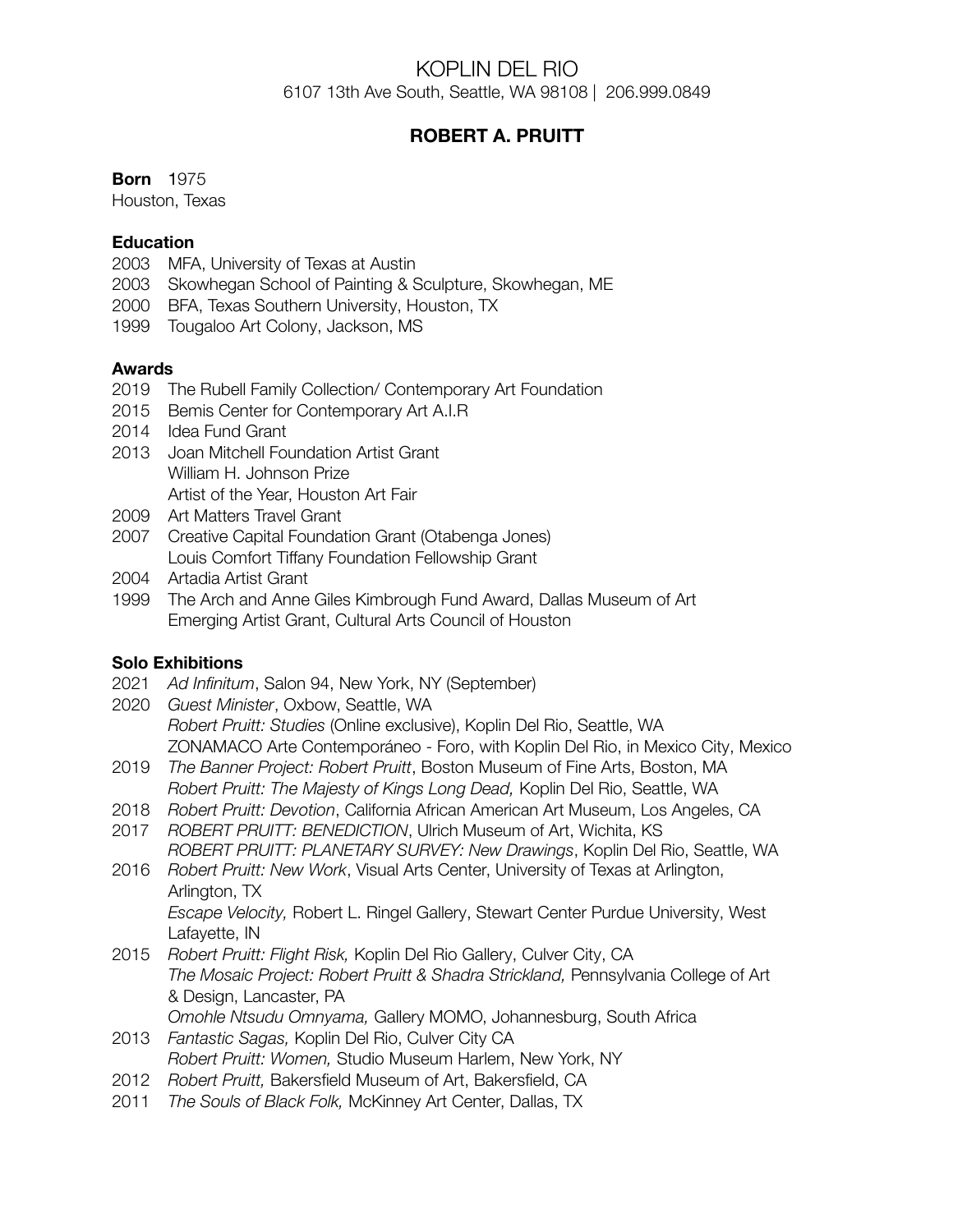*New American Voices,* Fabric Workshop Museum, Philadelphia, PA *Them From After the End of the World,* Koplin Del Rio, Culver City CA

- 2010 *The Forever People,* Hooks-Epstein Gallery, Houston, TX
- 2008 *Two Tears in a Bucket: Considering The Alcubierre Metric,* Mary Goldman Gallery, Los Angeles, CA
- 2006 *Quiet as Kept,* Clementine Gallery, New York, NY *Perspectives 154: Robert Pruitt,* Contemporary Art Museum, Houston, TX *Symmetrical Patterns of Def*, (Otabenga Jones and Associates), Clementine Gallery, NY
- 2004 *I call my brother sun because he shines like one,* Clementine Gallery, New York, NY

*Cold Kuts and Fresh Beef,* Galveston Art Center, Galveston, TX *Round 18 of Artists' Installations,* Project Row Houses, Houston, TX

## **Group Exhibitions**

- 2022 *Prints from the Brandywine Workshop and Archives: Creative Communities*, Special Exhibitions Gallery, Harvard Art Museums, Cambridge, MA (Mar 4 - July 31, 2022)
	- *Us Them We | Race Ethnicity Identity,* Worcester Art Museum, Worcester, MA (Feb 19 June 19, 2022
	- *A Movement in Every Direction: Legacies of the Great Migration*, Mississippi Museum of Fine Arts, Jackson, MS- April 2022; Will travel to the Baltimore Museum of Art, Baltimore, MD-Oct 30, 2022- Jan 29, 2023; Brooklyn Museum of Art, Mar 3-June 25, 2023; California African American Museum, Aug 5, 2023 - Mar 3, 2024
- 2022- *Men of Change: Power. Triumph. Truth.* Exhibition coordinated by the Smithsonian Institution/ 2019 National tour: Charles H. Wright Museum of African American History (Oct 9 – Jan 2, 2022); African American Museum, Dallas, TX (June 26- Sept 12, 2021); California African American Museum, Los Angeles, CA (Mar 27 - May 30, 2021); Washington State History Museum, Tacoma, WA (Dec 21, 2019 – Mar 15, 2020); National Underground Railroad Freedom Center, Cincinnati, OH (Aug 17 – Dec 1, 2019)
- 2022- *Collection Highlights*, Rubell Museum, Miami, FL
- 2021 *Assembly,* Blanton Museum of Art, The University of Texas at Austin, Austin, TX (Dec 11, 2021 May 8, 2022)
	- *Black American Portraits*, Los Angeles County Museum of Art, Los Angeles, CA, (Nov 7, 2021–Apr 17, 2022)
	- *The Dirty South: Contemporary Art, Material Culture and Sonic Impulse*, Curated by Valerie Cassell Oliver, Virginia Museum of Fine Arts, Richmond, VA (May 22 - Sept 6, 2021), Crystal Bridges Museum of American Art (Mar 12 - Jul 25, 2022)
	- *Art Finds A Way*, Norton Museum of Arts, West Palm Beach, FL (Jan 2 May 31, 2021)
- 2021- *For a Dreamer of Houses*, Dallas Museum of Art, Dallas, TX (Mar 15, 2020 July 4, 2021)
- 2020 *Textures: The History & the Art of Black Hair*, Kent State University Museum, Kent, OH (Oct 1, 2020 – Aug 29, 2021)
- 2020 *Portraiture: A Private Room*, Salon 94, New York, NY *Great Force*, Institute for Contemporary Art, Virginia Commonwealth University, Richmond, VA *Perennial,* Koplin Del Rio Gallery (Pop-up exhibition), Los Angeles, CA *Men of Steel, Women of Wonder: Modern American Heroes in Contemporary Times,* Crystal Bridges Museum of American Art, Bentonville, AR
	- *Black Refractions | Highlights from the Studio Museum in Harlem,* The Museum of the African Diaspora, San Francisco, CA (January 15 – April 14, 2019); Gibbes Museum of Art, Charleston, SC (May 24 – August 18, 2019); Kalamazoo Institute of Arts, MI (September 13 – December 8, 2019); Smith College Museum of Art,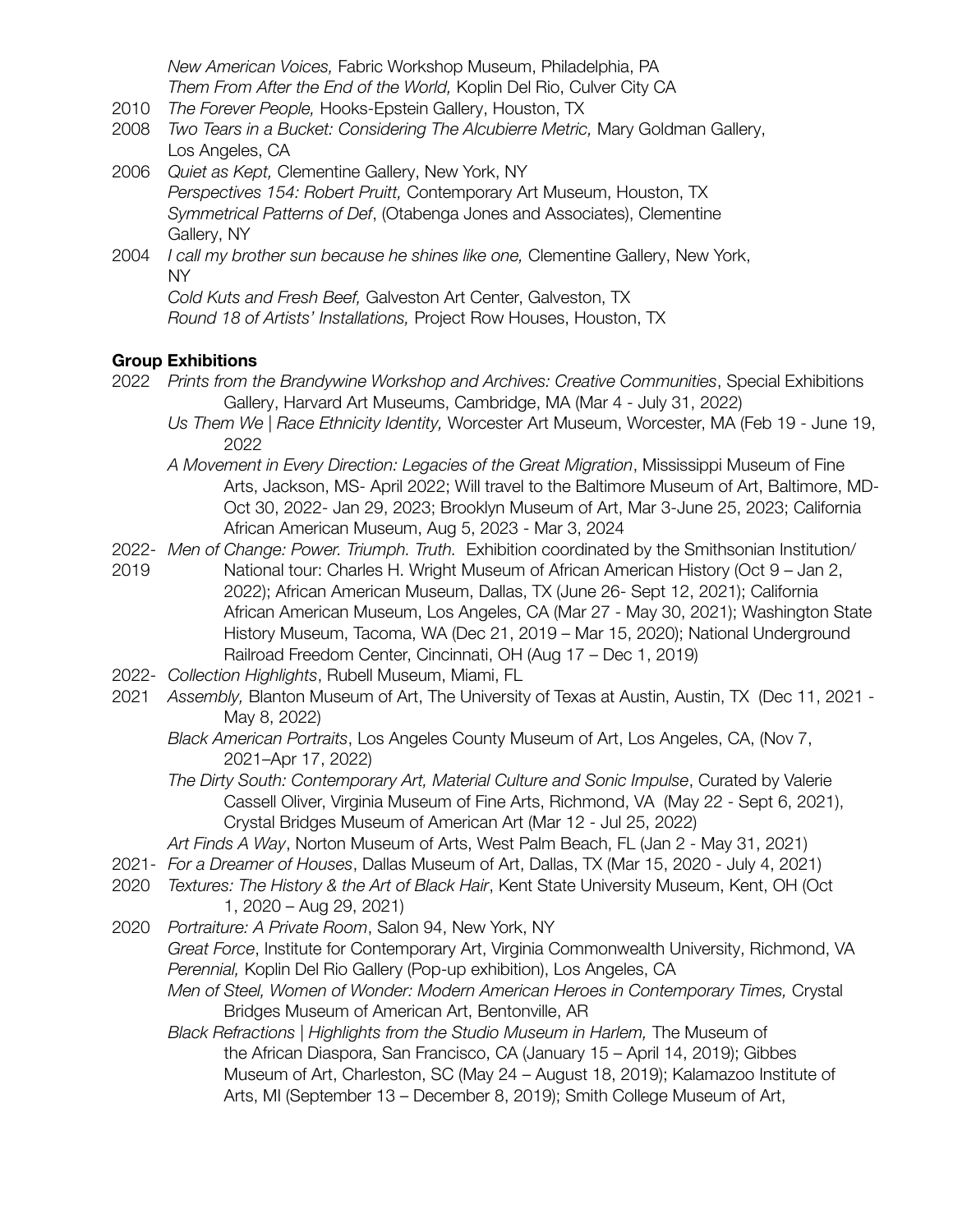Northampton, MA (January 17 – April 12, 2020); Frye Art Museum, Seattle, WA (May 9 – August 2, 2020); Utah Museum of Fine Arts, Salt Lake City, UT (August 28 – December 13, 2020) *The Banner Project*, Museum of Fine Arts, Boston, MA Cheers to 50!, Hooks Epstein Gallery, Houston, TX 2018 *People Get Ready | Building A Contemporary Collection,* Nasher Museum of Art at Duke University, Durham, NC (through January 6, 2019) *WOMAN*, Koplin Del Rio, Seattle, WA *We The People,* Mesa Contemporary Arts Museum, Mesa, AZ *Out of Africa,* Art Village Gallery, Memphis TN *MLK50: Beyond the Balcony*, Art Village Gallery, Memphis TN 2017 *LIBERTY.*, Prographica/KDR, Seattle, WA *Anachronism and Liberation,* Asteroid Tiger Strike, Philadelphia, PA *Z IS FOR ZIGZAG: DIRECTIONS AROUND NORTHERN MANHATTAN,* Sugar Hill Children's Museum of Art & Storytelling, New York, NY *IMPRESSIONS: AFRICAN AMERICAN ARTISTS AND THEIR CONNECTION TO AFRICAN ART,* Mesa College Art Gallery, San Diego, CA *How Far Have We Come,* Koplin Del Rio Gallery on Artsy (online exhibition), 2016 *Indivisible: Spirits in the Material World,* curated by William Cordova, Prizm Art Fair, Miami, FL *Time + Space: Futures,* Bemis Center, Omaha, NE *IDENTITY,* Koplin Del Rio Gallery, Seattle, WA 2015 *New Editions,* Tamarind Institute, University of New Mexico, Albuquerque, NM 2013 *Wunderkammer: Miniatures and Curiosities,* Koplin Del Rio, Culver City CA *The Shadows Took Shape,* The Studio Museum Harlem, New York, NY 2012 *Self Possessed: Examining Identity in the 21st Century*, Koplin Del Rio, Culver City, CA *HX8(Houston Times Eight),* Station Museum of Contemporary Art, Houston, TX 2011 *Stargazers,* Elizabeth Catlett in conversation with 21 contemporary artists, Bronx Museum, Bronx, NY 2010 *Hangin' Together,* Koplin Del Rio Gallery (Guest Curated by Kerry James Marshall) *Drawing for Projection,* SITE Santa FE Biennial, Santa Fe, NM and P.S.1/MoMA, New York, NY 2008 *S & M: Shrines and Masquerades in Cosmopolitan Times,* NYU, Steinhardt Galleries, New York, NY 2007 *New Works: 07.1*, curated by Debra Singer, Artpace, San Antonio, TX *Sweet Sweetback's Badasssss Song,* Von Lintel Gallery, New York, NY 2006 *Whitney Biennial,* (both individually and as part of Otabenga Jones and Associates), Whitney Museum of American Art, New York, NY *Black Alphabet,* The Zacheta Gallery, Warsaw, Poland *Frequency,* The Studio Museum, New York, NY *The Texas Prize Exhibition,* ArtHouse, Austin, TX (catalog) *Texas Artadia Recipients,* Diverseworks, Houston, TX *Art on Paper,* The Weatherspoon Art Museum, Greensboro, NC *Black Alphabet,* the Zacheta Gallery, Warsaw, Poland *Intersections: Shifting Identity in Contemporary Art,* John Michael Kohler Arts Center, Sheboygan, WI *Interstellar Low Ways,* Hyde Park Art Center, Chicago, IL *…but I was cool,* Aljira Center for Contemporary Art, Newark, NJ 2005 *Double Consciousness: Black Conceptual Art Since 1970,* Contemporary Art Museum Houston, Houston, TX *Perspectives 144: Amalgama,* Contemporary Art Museum Houston, Houston, TX (as part of Otabenga Jones and Associates) 2004 *Farm to Market*, ArtPace, San Antonio, TX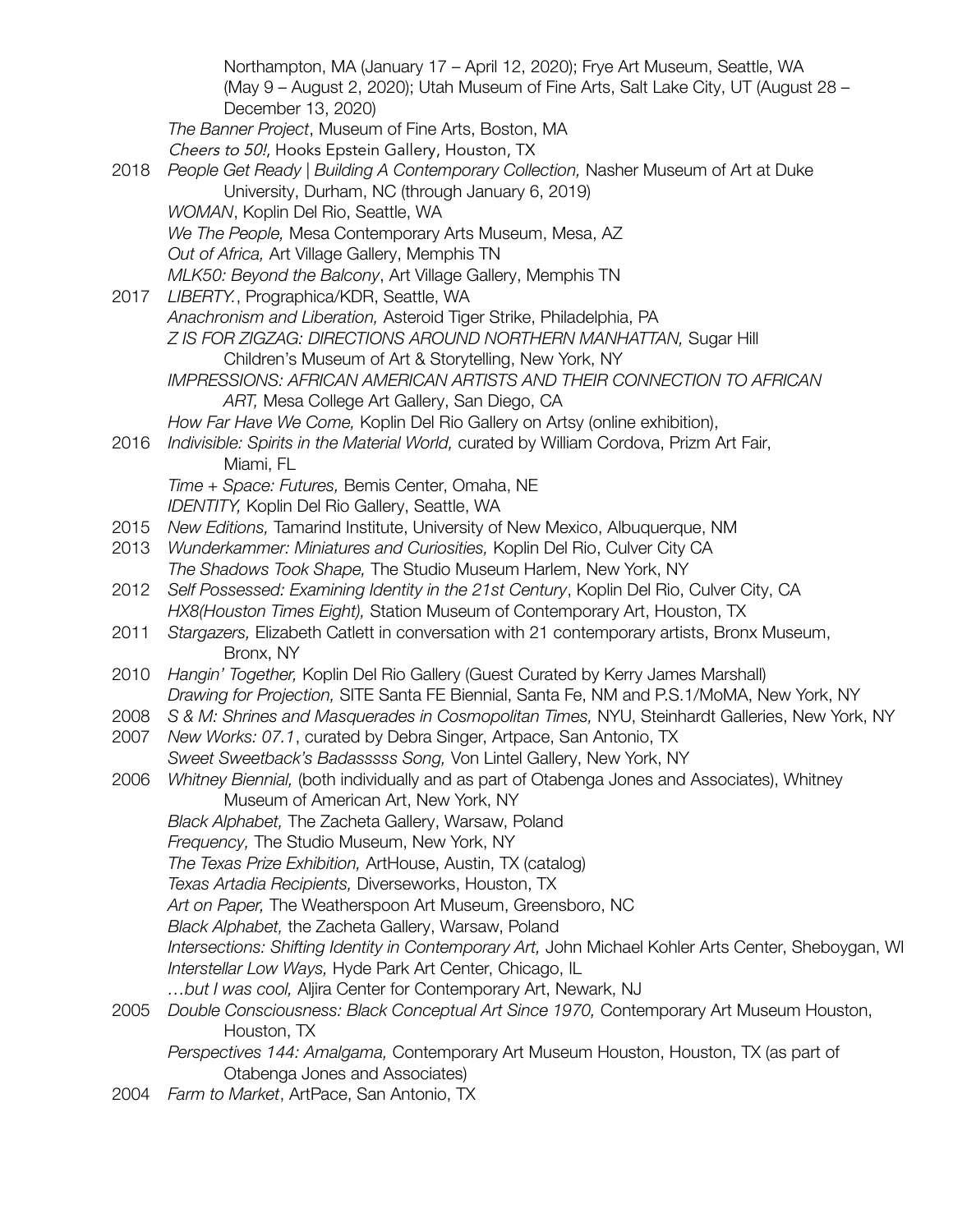*Texas Prime,* Diverseworks, Houston, TX

*SuperSalon,* Samson Projects, Boston, MA 2003 *Miniatures*, Hooks-Epstein Gallery, Houston, TX *The Big Show,* (first prize), Lawndale Art Center, Houston, TX *Splat Boom Pow! The Influence of Cartoons in Contemporary Art,* Contemporary Arts Museum, Houston, TX *Come Forward: Emerging Art in Texas,* Dallas Museum of Art, Dallas, TX 2002 *Soul Sonic Lustre Silk,* Houston Community College, Houston, TX *The Big Show,* Lawndale Art Center, Houston, TX *Process,* Creative Research Lab, Austin, TX *The Debt,* The Old School, Austin, TX *22 to Watch: New Art in Austin,* Austin Museum of Art, Austin, TX *Safety Gear,* D Ramos Studios, Austin TX 2001 *Umfrumnat tre'*, Doty Fine Arts Building, University of Texas at Austin, Austin, TX *An Adult Fantasy in Visuals,* Studio 107, Austin, TX 2000 *Our New Day Begun: African American Artists Entering the Millenium,* LBJ Library and Museum, Austin, TX *Love Letters,* Commerce Street Artists Warehouse, Houston, TX 1999 *Strange Fruit,* Diverse Works Art Space, Houston, TX *Proper Hygiene,* 820 Sampson, Houston, TX *Huh What?!*, Texas Southern University Library Art Gallery, Houston, TX *Third Annual Citywide African American Artists Exhibition,* Museum of Fine Arts, Houston, TX 1998 *Fresh Beginnings,* The African American Museum, Dallas, TX HBCU Invitational, Benedict College, Columbia, SC 1996 *Preventions,* Project Row Houses/Community Artists Collective, Houston, TX

### **Collections**

Los Angeles County Museum of Art, Los Angeles, CA Blanton Collection, TX Minneapolis Institute of Art, MN Metropolitan Museum of Art, New York, NY Institute of Contemporary Art, Boston, MA Arkansas Arts Center, Little Rock, AR Nasher Museum of Art, Duke University, Durham, NC Studio Museum of Harlem, NY Dallas Museum of Art, Dallas, TX University Museum, Texas Southern University, Houston, TX Museum of Fine Arts, Houston, TX US Embassy, Zimbabwe Boston Museum of Fine Art, Boston MA Portland Art Museum, Portland, OR Philadelphia Museum of Art, Philadelphia, PA Rhode Island School of Design Museum, Providence, RI Harvard Art Museums, Cambridge, MA

## **Residencies**

2021 The Hermitage Artist Residency, Englewood, FL

2020 Oxbow, Seattle, WA Guest Curator, *Drawing the Ghost*, Koplin Del Rio Gallery, Seattle, WA 2019 The Rubell Family Collection/ Contemporary Art Foundation.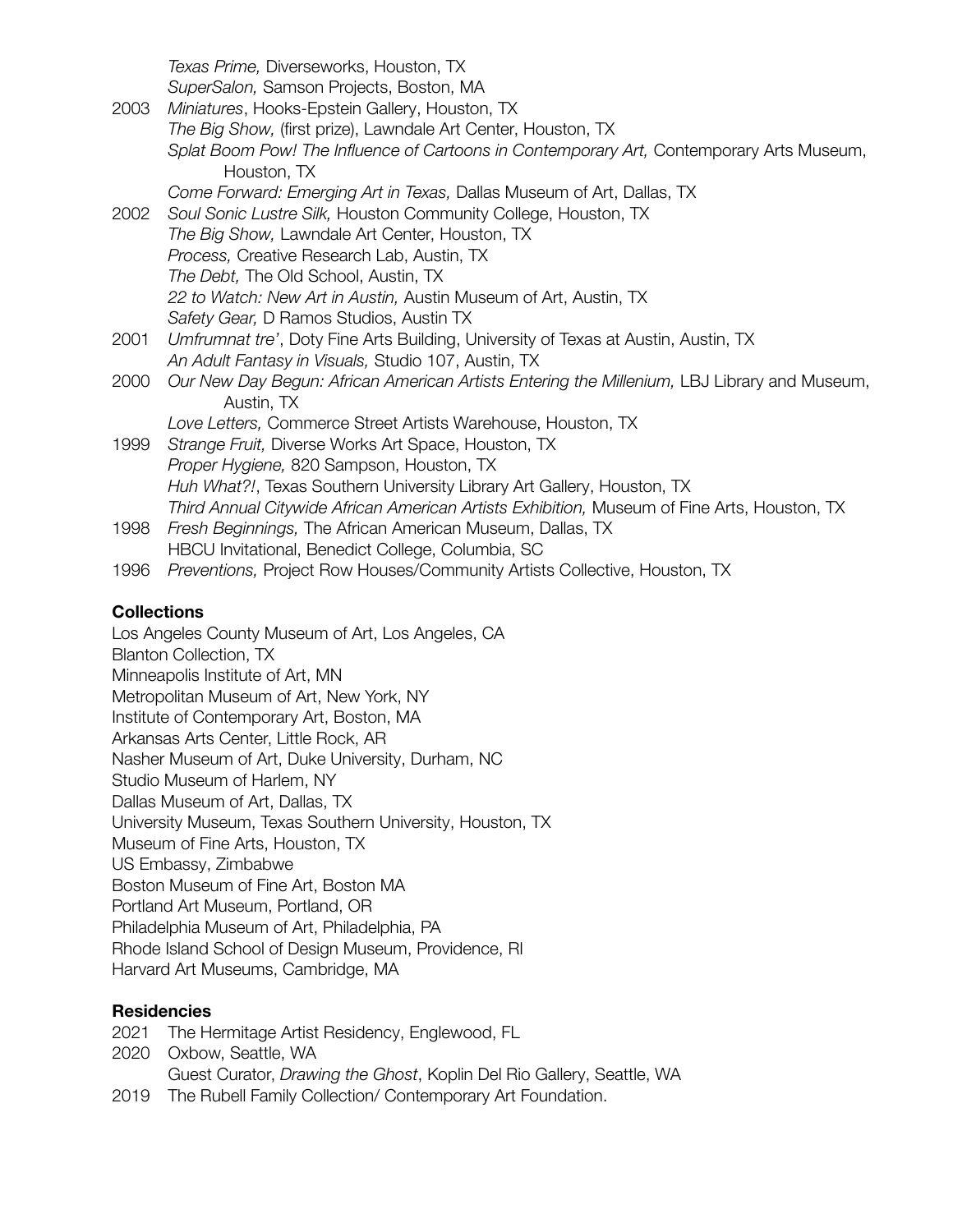- 2016 Joan Mitchell Foundation Artist in Residence, New Orleans, LA
- 2015 Tamarind Institute, University of New Mexico, Albuquerque, NM Gallery MOMO, Johannesburg, South Africa Bemis Center for Contemporary Art A.I.R
- 2014 Tamarind Institute, Albuquerque, NM
- 2012 Brandywine Workshop, Philadelphia, PA
- 2011 Fabric Workshop Museum, Philadelphia, PA
- 2007 ArtPace Residency, San Antonio, TX

#### **Bibliography**

- 2020 Knickerbocker, Kelly. "Role Models: Black men inspire through Smithsonian exhibit visiting Tacoma", Real Change News, January 8, 2020.
	- "5 artists tell us the hardships—and benefits—of creating in isolation", Document, June 12, 2020
- 2019 Liskey, Edward. "Smithsonian exhibition inspires with history of revolutionary African American Men", Union Bulletin, December 19, 2019
	- Edge, Lisa. "Majestic Figures: Artist Robert Pruitt invites viewers into a Black celestial sovereignty", Real Change News, August 14, 2019
	- Keimig, Jasmyn. "The Majesty of Kings Long Dead is Imperative Viewing", The Stranger, August 12, 2019
	- Weber, Jasmin. "Seven Artists and Curators Reveal a Cherished, Overlooked Black Artist", Hyperallergic, February 28, 2019
	- Huerta, Veronica. "The Revolutionizing, Hypnotic, Afro-futuristic Art of Nina Chanel Abney and Robert Pruitt", Medium, February 2, 2019
	- Ollman, Leah. Review: "African American identity, front and center in Robert Pruitt's first major L.A. museum show", L.A. Times, January 19, 2019
	- Metoyer, Niza. "Robert Pruitt | CAAM", Flaunt Magazine, January 8, 2019
- 2018 "Best of 2018: Our Top 15 Los Angeles Art Shows", Hyperallergic, December 18, 2018
	- Caldwell, Ellen C. "Robert Pruitt: Devotion", Riot Material, December 17, 2018
	- Gerwin, Daniel. "The Potent Realism of Robert Pruitt's Black Portraiture", Hyperallergic, December 4, 2018
	- "Robert Pruitt's 'Devotion' at California African American Museum", Blouin Artinfo, November 2018
	- "Robert Pruitt", Wall Street International Magazine, October 26, 2018
	- Little, Colony. "Pay Attention to the Loaded Details in Artist Robert Pruitt's Powerful Images of Devotion", Artnet News, October 18, 2018
	- Onyewuenyi, Ikechukwu. "'Robert Pruitt: Devotion' Preview", Artforum, September 2018
	- Drew, Kimberly. "Tina Knowles Lawson on Her Black Art Collection, Beyoncé, Solange, and Creativity", Vanity Fair, September 2018
	- Cotter, Holland. "A Good Year for Younger Artists, Immigrant Citizens and Outrage", New York Times, September 6, 2018
	- Howe, Brian. "In Contemporary Showcase People Get Ready, The Nasher's Progressive Vision Snaps into Blazing Focus", Indy Weekly, September 6, 2018
	- McGrath, Katherine. "Tina Knowles Lawson on Why Beyoncé and Solange Grew Up Surrounded by an Incredible Art Collection", Architectural Digest, August 6, 2018
- 2017 Edge, Lisa. "Celestial Figures: Robert Pruitt's portraits disrupt media narratives of black lives", Real Change, March 1, 2017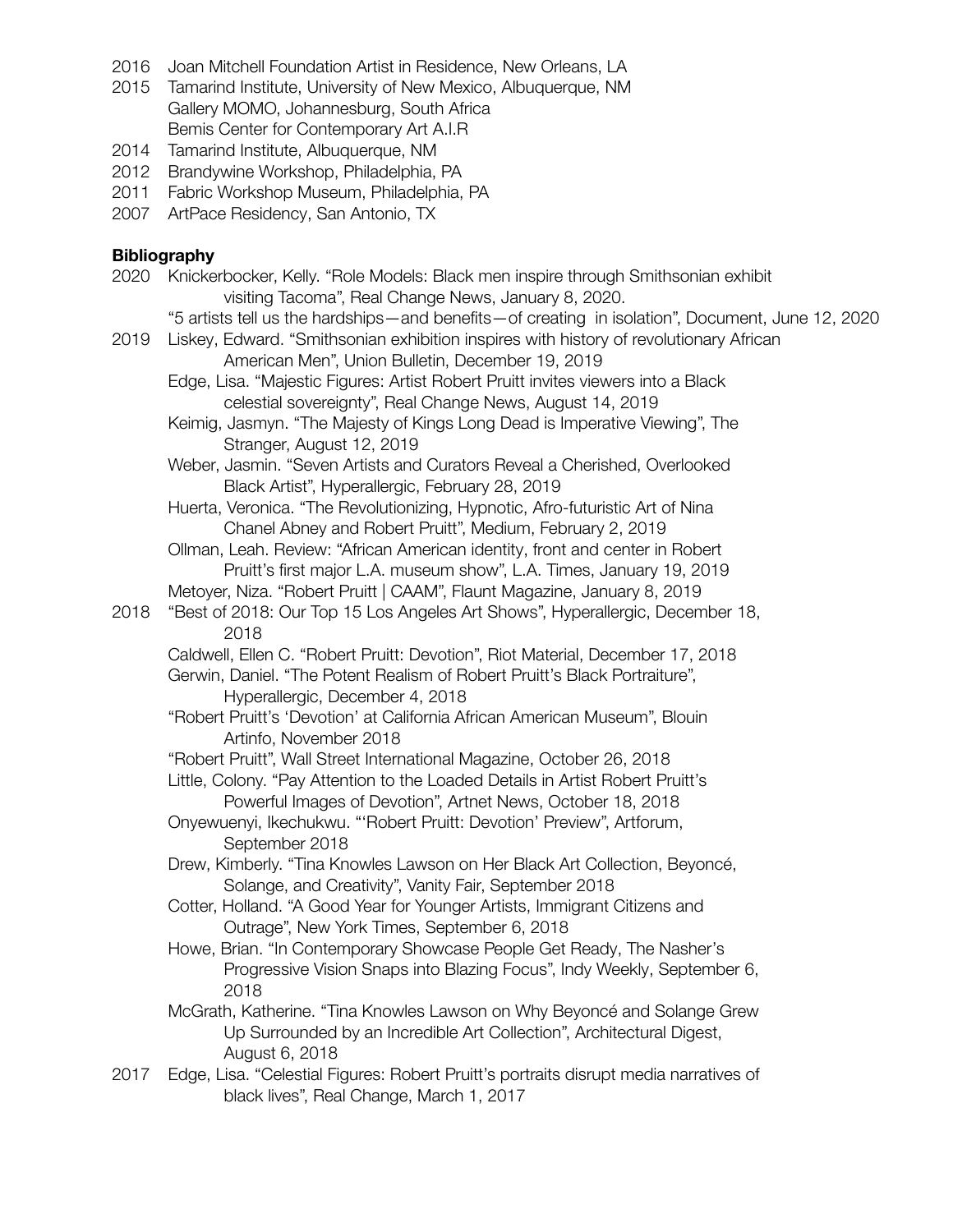Breslaw, Cathy. "IMPRESSIONS: AFRICAN AMERICAN ARTISTS AND THEIR CONNECTION TO AFRICAN ART", Vanguard Culture, February 8, 2017

- "San Diego Mesa College Art Gallery Presents IMPRESSIONS", Broadway World, San Diego, February 2, 2017
- 2016 Agresta, Michael. "Ward Matters: Robert Pruitt's Art Vividly Portrays the Lives and Dreams of the People who have long called Houston's Rapidly Gentrifying Neighborhoods Home", Texas Monthly, December 2016
	- Mader, Elisa. "IDENTITY: A Visual Artifact", AEQAI, March 2016
- 2015 Gerwin, Daniel. "Drawing an Afro-Future with the Past and Present", HYPERALLERGIC, Dec. 1, 2015
	- Mizota, Sharon. "Critic's Choice: Robert Pruitt: Futuristic portraits gain a real edge", LA Times, Nov. 10, 2015
	- Will, Rachel. "Robert Pruitt's New Works Juxtapose African Culture and Space Objects", Artsy, Nov. 1, 2015
	- Word, Tanekeya. "Interview: Robert Pruitt", Saint Heron, March 16, 2015
- 2013 Rosenberg, Karen. "Women Inspired to Mix and Match", Drawings by Robert Pruitt at the Studio Museum in Harlem, The New York Times, August 8, 2013
	- Cembelast, Robin. "Reinventing the African American Portrait", ARTnews, August 1, 2013
		- Ulysse, Gina Athena. "Immeasurable Inspiration: On Robert Pruitt's Women", The Huffington Post, July 26, 2013
		- Roffino, Sara. "25 Questions for Afrofuturist Artist Robert Pruitt", BLOUINARTINFO International, July 18, 2013
		- Tschida, Anne. "Robert Pruitt and His Fun Serious Art", Knight Foundation, April 5, 2013
- 2012 Boyd, Robert. "Robert Pruitt: This Rejection of the Conqueror", the Art Museum of Southeast Texas, Glasstire, February 5, 2012
- 2011 Ollman, Leah. "Robert Pruitt at Koplin Del Rio", Los Angeles Times, Art Reviews, August 19Mizota, Sharon, Robert Pruitt, ARTNews Magazine, Art Reviews, November 2011.
- 2007 Gajkowski-Hill, Sarah. "Perspectives 154: Robert Pruitt", Arts Houston Magazine, February 2007
	- Goodard, Dan R. "Caught Between Two Cultures", San Antonio Express-News, Sunday, April 22, 2007
	- Gupta, Anjali. "Glenn Kaino + Robert Pruitt + Katja Strunz", Art Papers, May/June 2007
	- Salmon, Lori. "Robert Pruitt", ArtUS, March-April, 2007
	- Wolff, Elaine. "The Art Capades: We Shall (Eventually) Overcome (One Way Or Another)", San Antonio Current, March 22-April 3, 2007
- 2006 Baldwin, Rosecrans. "Quiet As Kept", Interview with Robert Pruitt, The Morning News, December 2006
	- Cotter, Holland. "The Collective Conscious", The New York Times, Sunday March 5, 2006 (as part of Otabenga Jones and Associates)
	- Golden, Thelma, and Christine Kim. "Frequency, The Studio Museum of Harlem", New York Iles, Chrissy, and Phillip Verne. Day for a Night, Whitney Biennial, Whitney Museum of Art
	- Kerr, Merrily. "Otabenga Jones and Associates, Symmetrical Patterns of Def", Time Out New York, February 2-8, 2006 (as part of Otabenga Jones and Associates) "Goings On About Town: Robert Pruitt", New Yorker, December 25, 2006
- 2005 Cassel Oliver, Valerie, and Franklin Sirmans. "Double Consciousness, Black